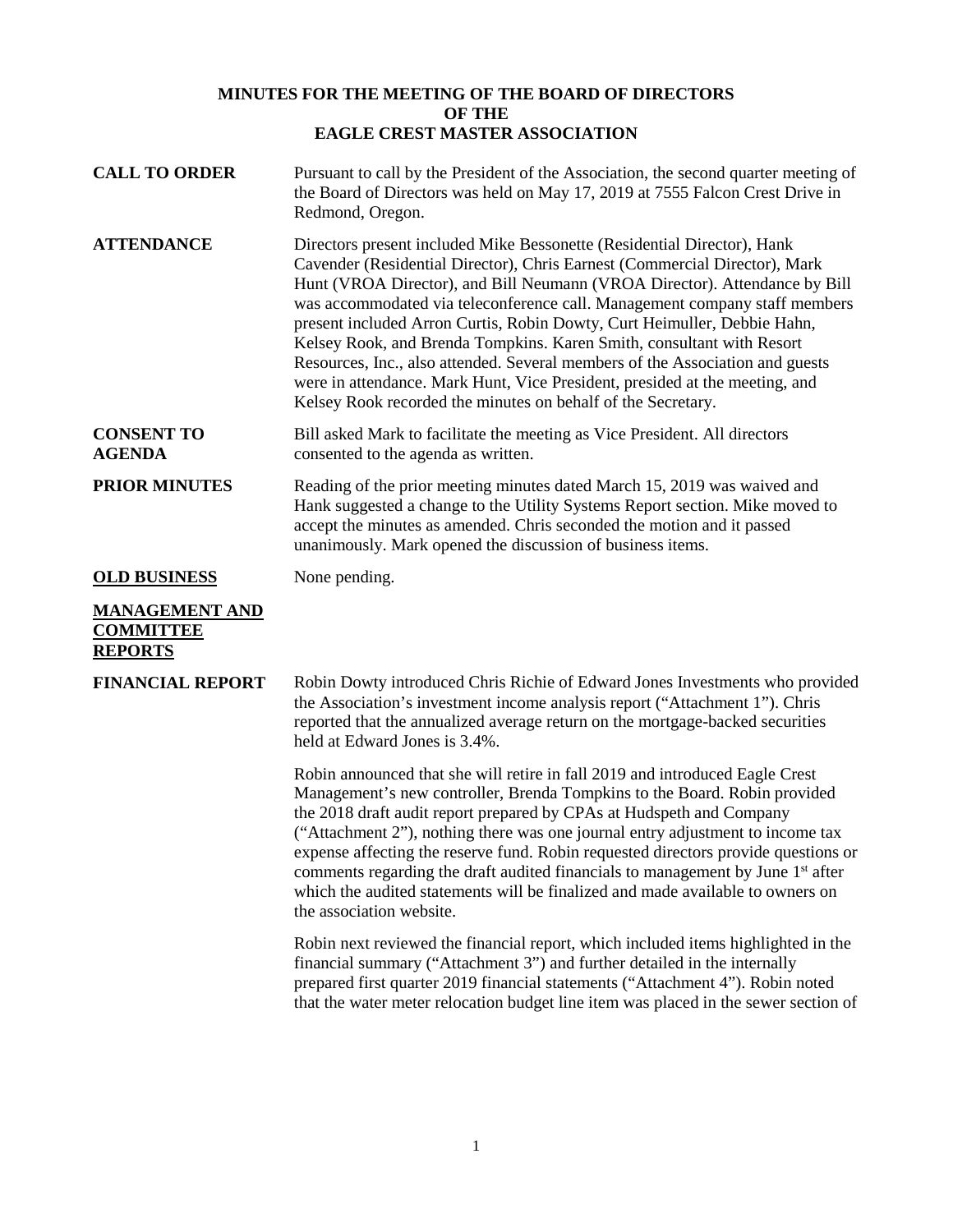the 2019 utilities budget in error. While the approved budget remains unchanged, expenses will be reported in the water section of the utility financials as intended.

Following discussion and upon motion duly made (HC) and seconded (CE), the following resolution was unanimously approved:

## **RESOLVED, that the financial report submitted by Robin Dowty including "Attachment 3" and "Attachment 4" be hereby approved subject to audit.**

## *Resolution 2019-05.17-01*

## **UTILITY SYSTEMS REPORT**

Debbie Hahn presented the written utilities report ("Attachment 5") on behalf of the contracted utility system service provider Oregon Water Utilities. Mark asked if the utility company could inform residential users that the water is calcium-rich and within the hard water range. Management will recommend to Oregon Water Utilities that the next water quality report includes this information, as well as suggestions for how to soften residential water.

Debbie reviewed a status report on the residential backflow prevention device installations ("Attachment 6") and ceded discussion to Eagle Crest Construction Manager Arron Curtis. Arron provided a PowerPoint presentation summarizing the history, challenges, and alternative installation options for backflow devices at attached dwelling locations. The Board directed management to work directly with Oregon Water Utilities to further refine alternatives to the standard installation method for backflow prevention devices. Management was also instructed to begin enforcement procedures in accordance with the ECMA Policy for Utility Fee Collection and Termination of Utility Services for single-family residences that have not yet installed a domestic water backflow prevention device.

Management noted that the currently adopted resolution (2018-11.18-03) requires water meter relocation and standard residential backflow device installation for attached dwellings by September 30, 2019. Given the pending OWU response on possible alternatives, management requested clarification on this resolution directive.

Following discussion and upon motion duly made (MH) and seconded (MB), the following resolution was unanimously approved:

### **RESOLVED, that the Board rescinds motion number 2018-11.18-03.**

#### *Resolution 2019-05.17-02*

#### **OPERATIONS REPORT** Debbie Hahn presented the written operations report ("Attachment 7") and noted there are no insurance claims to report. There were no actions requested of or taken by the Board.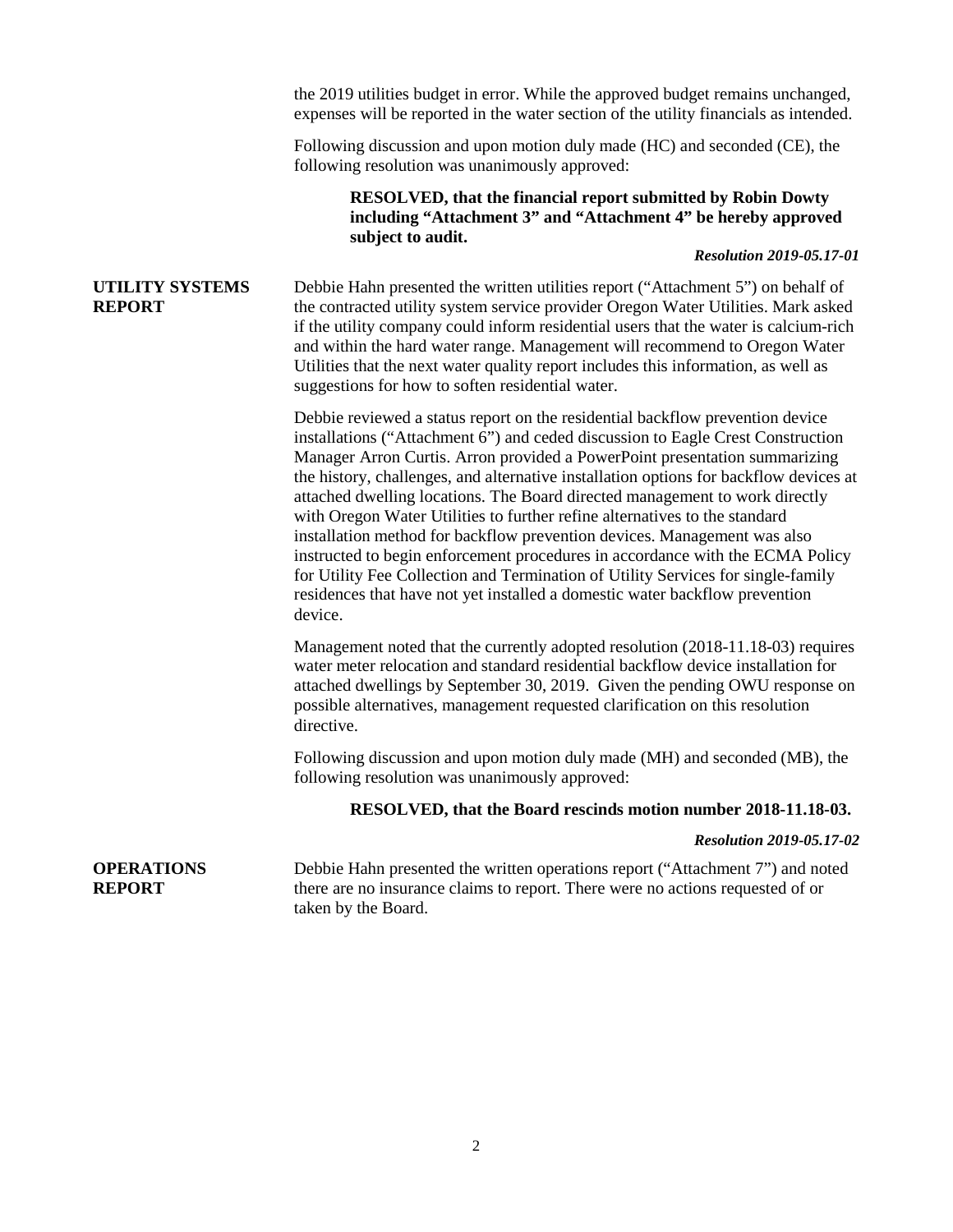| <b>RESERVE EXPENSE</b><br><b>REPORT - 2019</b><br><b>EXPENDITURES</b> | Karen Smith, reporting for Resort Resources, Inc., reviewed the Evaluation of<br>Reserve Account Expenditures vs. Budget per 2019 Reserve Study ("Attachment<br>8"), noting that new variances requiring director approval are related to utility<br>projects covered in the OWU utility report.                                                                       |
|-----------------------------------------------------------------------|------------------------------------------------------------------------------------------------------------------------------------------------------------------------------------------------------------------------------------------------------------------------------------------------------------------------------------------------------------------------|
|                                                                       | Following discussion and upon motion duly made (CE) and seconded (MB), the<br>following resolution was unanimously approved:                                                                                                                                                                                                                                           |
|                                                                       | <b>RESOLVED, that the Evaluation of Reserve Account Expenditures</b><br>vs. Budget per 2019 Reserve Study ("Attachment 8") be approved,<br>including the variances as noted in highlighting on the report.                                                                                                                                                             |
|                                                                       | <b>Resolution 2019-05.17-03</b>                                                                                                                                                                                                                                                                                                                                        |
| <b>GOLF OVERSIGHT</b><br><b>COMMITTEE</b>                             | Mike reported that there has been no activity from the committee since the last<br>meeting of the Board. The committee's annual course review is scheduled for next<br>week.                                                                                                                                                                                           |
| <b>ENVIRONMENTAL</b><br><b>CONTROL</b><br><b>COMMITTEE</b>            | Debbie Hahn provided an update on behalf of committee chairperson Jim<br>Madison, who reported no new applications were received by the committee.                                                                                                                                                                                                                     |
| <b>COVENANT</b><br><b>COMPLIANCE</b><br><b>COMMITTEE</b>              | Hank reported no new activity from the committee.                                                                                                                                                                                                                                                                                                                      |
| <b>CONTRACTS</b><br><b>MANAGEMENT</b><br><b>COMMITTEE</b>             | Bill reported that Diane Anderson was selected as chairperson at the committee's<br>meeting in April. He is working with Diane to outline the committee's projects<br>and goals ahead of their May meeting.                                                                                                                                                            |
| <b>JOINT USE SYSTEMS</b><br><b>EVALUATION</b><br><b>COMMITTEE</b>     | Mike provided a written summary of the recent meeting of the Joint Use Systems<br>Evaluation Committee ("Attachment 9"). Bill announced that he is stepping down<br>from the committee as ECMA representative.                                                                                                                                                         |
|                                                                       | Following discussion and upon motion duly made (MB) and seconded (MH), the<br>following resolution was unanimously approved:                                                                                                                                                                                                                                           |
|                                                                       | <b>RESOLVED, that VROA Vice President Lori Heironimus be</b><br>appointed to serve on the Joint Use Systems Evaluation Committee as<br>a representative of ECMA.                                                                                                                                                                                                       |
|                                                                       | <b>Resolution 2019-05.17-04</b>                                                                                                                                                                                                                                                                                                                                        |
| SCHEDULED 2nd<br><b>QUARTER BUSINESS</b>                              |                                                                                                                                                                                                                                                                                                                                                                        |
| <b>ANNUAL MEETING</b><br><b>PLANNING</b>                              | Debbie Hahn reviewed the nomination process per the ECMA Bylaws, noting that<br>the two-year terms of residential directors Mike Bessonette and Hank Cavender,<br>as well as commercial director Chris Earnest, expire this fall. Debbie Hahn<br>confirmed the annual meeting date of September 21, 2019. There were no actions<br>requested of or taken by the Board. |
| <b>UNFINISHED</b><br><b>BUSINESS</b>                                  |                                                                                                                                                                                                                                                                                                                                                                        |
| <b>BACKUP POWER</b><br><b>GENERATOR FOR</b>                           | Debbie Hahn noted that, as previously indicated in the utility systems report,<br>management continues to work with SouthWest Water Company and will provide                                                                                                                                                                                                           |

**GENERATOR FOR WATER SYSTEMS**

management continues to work with SouthWest Water Company and will provide updates to Directors when more information is available. There were no actions requested of or taken by the Board.